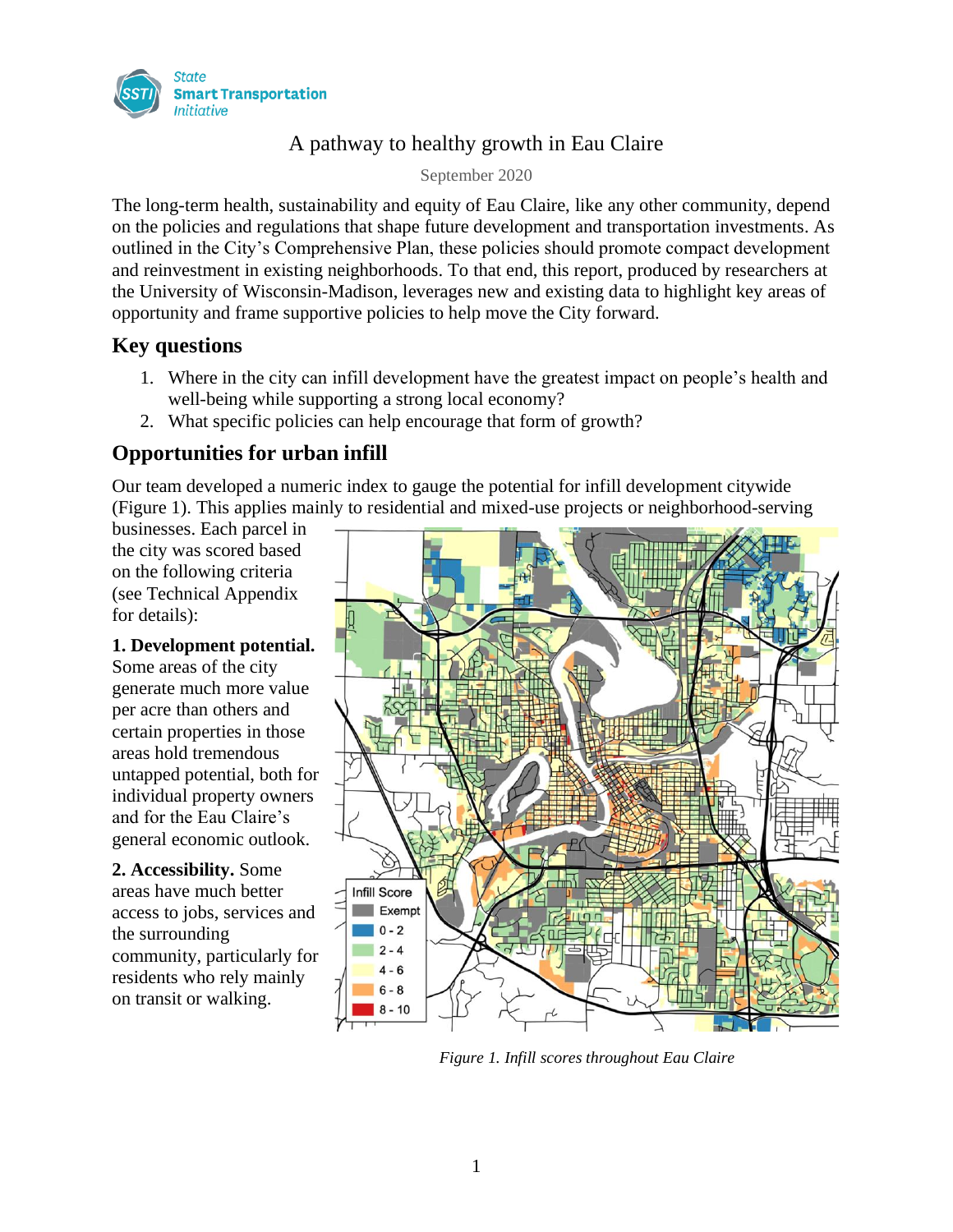#### **Health in all policies**

Better accessibility has direct benefits regarding people's ability to get to work and accomplish other important daily tasks. But accessibility by modes other than driving has the important added benefit of lowering automobile use, which can help cut traffic, crashes and emissions, while increasing physical activity through walking and biking. Households in the most accessible areas of Eau Claire, for instance, produce around 40 percent less greenhouse gas emissions from transportation than those in the least accessible areas, and they are many times more likely to commute by active transportation (walking, biking or transit) (Figure 2). Encouraging growth in these places and improving accessibility in others can improve health outcomes citywide.

#### **Equitable growth**

Infill growth, which has many benefits, can also sometimes facilitate rising property values, which then translate into higher rents and potential displacement, if not properly addressed. Areas with populations that might be at risk, including



*Figure 2. Accessibility and health*

low-income households and communities of color, are flagged in our data for further consideration (Figure 3). Development in these areas should be sensitive to the needs of existing residents and may need to include affordable housing and essential services to offset and mitigate potential negative impacts.

## **Consider several projects**

The data we compiled for this study sheds light on the potential benefits of infill development and development that improves accessibility overall. Consider three hypothetical projects, for instance: Project A is in one of the highest scoring locations, based on our index; Project B is in a medium scoring location; and Project C is in a low scoring location. Based on the data (Table 1), Project A generates considerably more value per acre, provides much greater accessibility, produces fewer vehicle miles traveled (VMT) and greenhouse gas emissions, encourages more active travel, and incurs lower housing and transportation costs, on average.



*Figure 3. Equity areas in Eau Claire*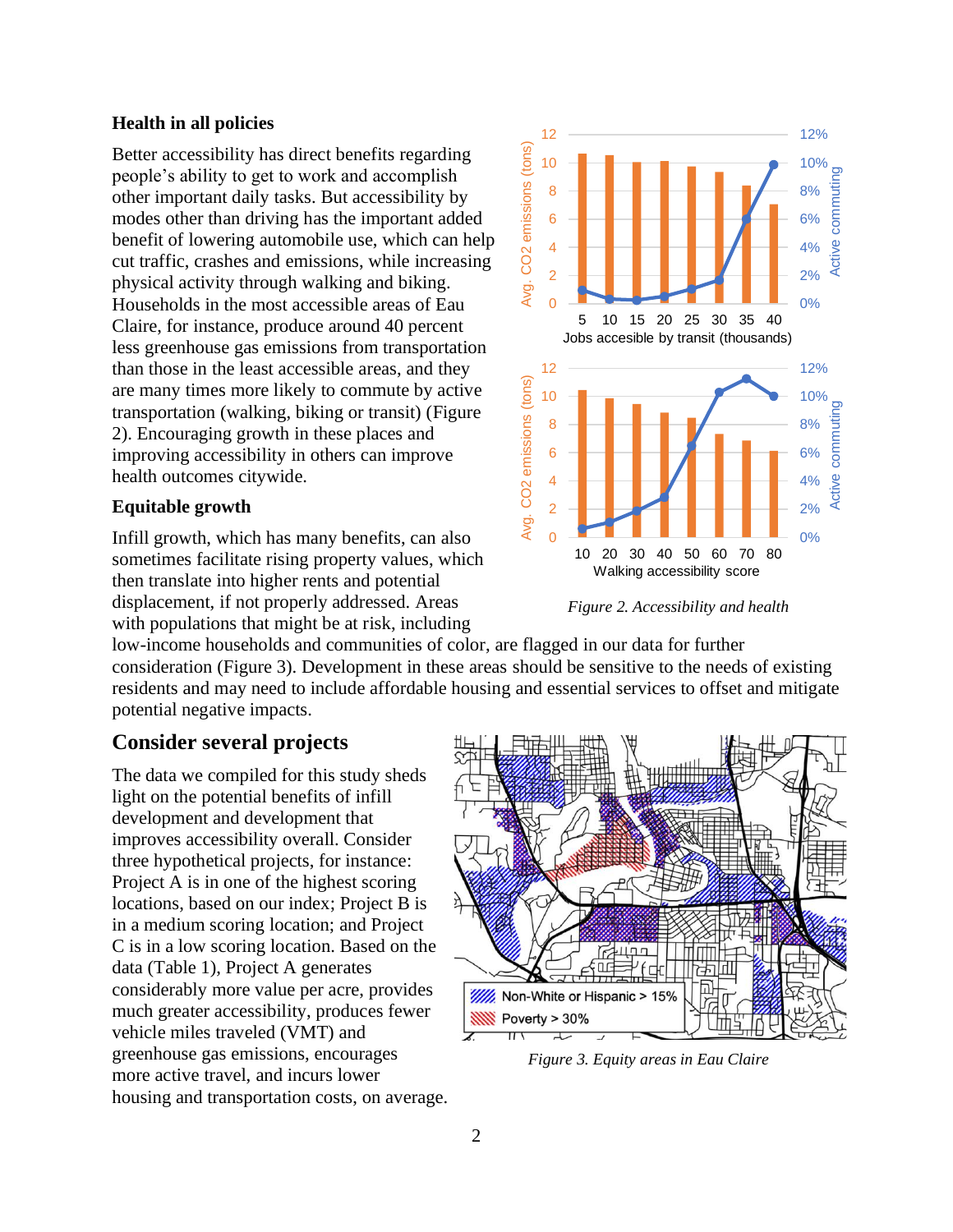#### *Table 1. Three hypothetical projects*

| <b>Typical values from analysis</b>                  | <b>Project A</b><br>$(score: 8-10)$ | <b>Project B</b><br>$(score: 4-6)$ | <b>Project C</b><br>$(\text{score}: 0-2)$ |
|------------------------------------------------------|-------------------------------------|------------------------------------|-------------------------------------------|
| Value per acre                                       | \$1.14 million                      | \$660,000                          | \$450,000                                 |
| Jobs accessible by transit                           | 37,400                              | 31,600                             | 19,200                                    |
| Homes accessible by transit                          | 22,000                              | 18,000                             | 8,800                                     |
| Walking accessibility score $(0-100)$                | 65                                  | 42                                 | 10                                        |
| Annual VMT per household                             | 16,800                              | 20,700                             | 24,000                                    |
| Annual tons CO <sub>2</sub> equivalent per household | 6.5                                 | 8.6                                | 10.7                                      |
| Active commuting (walk/bike/bus)                     | 11.5%                               | 5.2%                               | 0.4%                                      |
| Annual housing costs per household                   | \$9,300                             | \$12,100                           | \$16,000                                  |
| Annual transportation costs per household            | \$10,200                            | \$12,000                           | \$14,000                                  |

### **Supportive policies**

Land use regulations, including those embedded in zoning district requirements or those in broader rules, such as parking minimums, can make infill physically infeasible or cost prohibitive, even in the most ideal locations. For instance, one-third of parcels scoring 8 or higher using our index are zoned exclusively for one- and two-family development. Our review of the current standards in Eau Claire points to several best practices that could be incorporated into a new overlay district, for instance, or adopted more broadly across Eau Claire, including more outlying developments, to ease responsible development. The City's existing Traditional Neighborhood Development (TND) and Mixed-use Development Overlay District (MXD) embrace some of these principles, but they are limited to much larger development projects or existing commercial areas, respectively, and may not go far enough for encouraging compact infill. As always, care is needed to ensure new development fits reasonably with the existing growth patterns, while also recognizing that infill is an important transitional step toward responsible urban growth.

#### **1. Zoning standards**

There are many ways that greater flexibility in zoning regulations can lessen the physical and financial barriers to infill development, while helping to ensure the accessibility and affordability of those projects. These include lower minimum setbacks and parking requirements, for instance, along with allowances for higher densities, taller buildings, and mixed uses within a single site or building (as in MXDs). Developers can also maximize the efficiency of infill development through permitting processes like those currently in place for Planned Developments (PDs). To complement this added flexibility, the City may put additional standards in place to further offset emissions and improve health outcomes, such as requiring solar access and electric vehicle charging infrastructure or bicycle storage and other TDM measures, discussed below.

While many of these standards can be adapted from the City's existing special districts, some common requirements like minimum open space (15 percent) and maximum lot coverage (35 percent in TNDs) may need to be relaxed further to make projects viable. For small or mid-sized projects, the City may need to consider even higher densities (upwards of 50 units per acre) than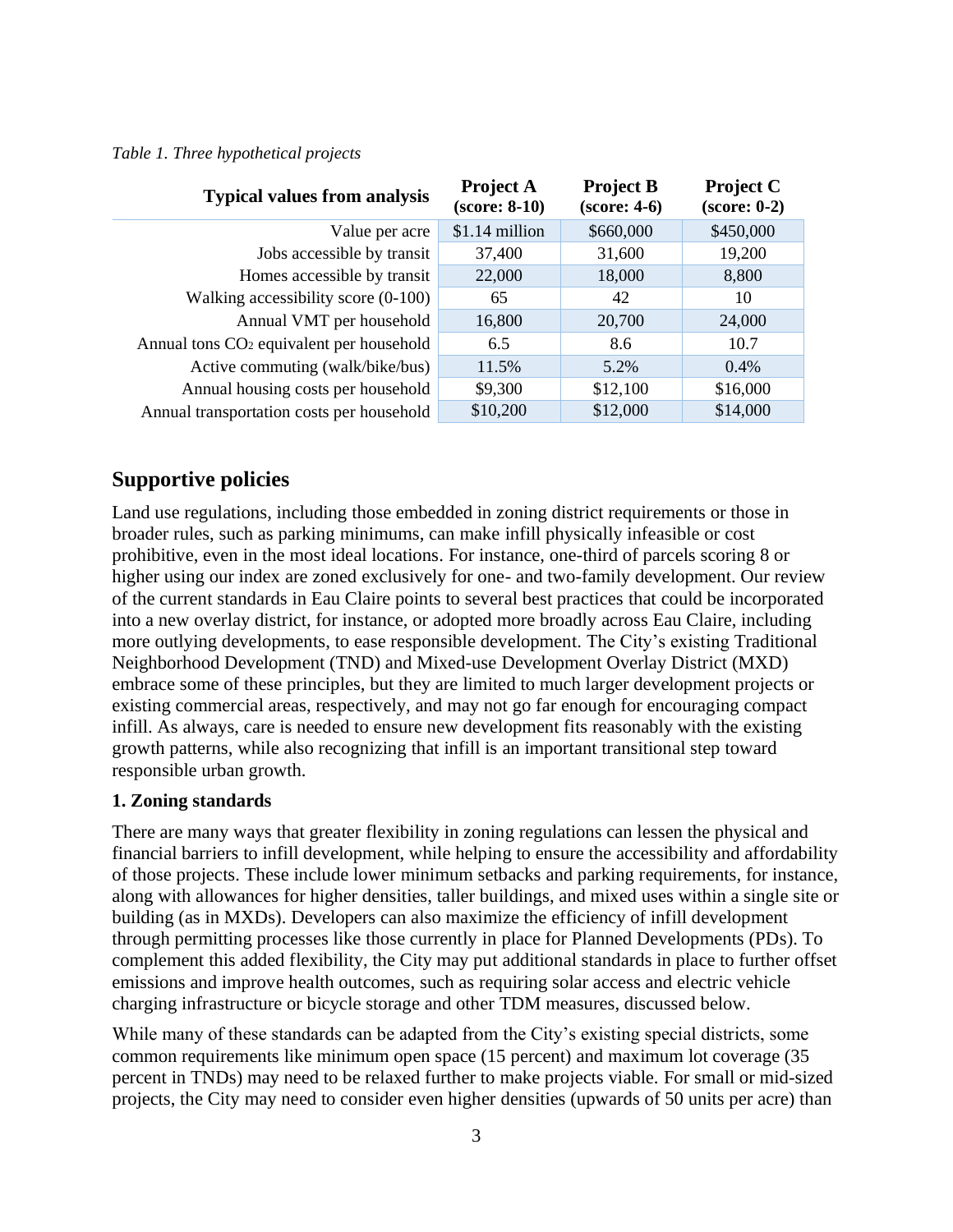what is currently permitted, and parking requirements may need to be lowered even further or waived in some cases, as described below.

## **2. Parking regulations**

Parking requirements around three spaces per 1,000 square feet or one space per bedroom common in Eau Claire—often translate to more area for parking than for buildings themselves and can add upwards of \$30,000 per space in construction costs, particularly for structured parking. Much lower standards may be appropriate, especially for affordable housing and in highly accessible places where driving and car ownership tend to be lower. The current flexibility in Eau Claire's code—shared parking among different types of land uses, off-site parking, and other ad hoc reductions—could be bolstered and expanded upon. Some cities have loosened or eliminated their minimum parking requirements near major transit facilities and in central business districts, while others (e.g., Buffalo, NY, and Hartford, CT) have simply eliminated them citywide.

## **3. Transportation demand management (TDM)**

Infill projects can sometimes elicit concerns about traffic or spillover parking in the surrounding neighborhoods. Therefore, their success often depends on effective TDM, which also lowers automobile use, emissions, and other associated health impacts. TDM programs, which can be prescribed in zoning regulations or in standalone ordinances, typically require developers to limit their traffic impacts through multimodal enhancements such as sidewalks, bicycle accommodations (including lockers and showers), mixed land uses, and transit subsidies. Parking restrictions or fees are also key components of effective programs.<sup>1</sup> Parking spillover issues, which can result from on-site restrictions, can typically be addressed by managing on-street parking through meters and residential parking permits.

*Modernizing Mitigation*, produced by SSTI with the Mayors Innovation Project at UW-Madison, is a guide for implementing TDM programs in the development review process. SSTI also offers technical assistance in this area.

## **Our team**

This project was led by Saumya Jain, Chris McCahill, and Eric Sundquist at the State Smart Transportation Initiative (SSTI), with support from Katya Spear and Marybeth McGinnis at COWS and Victoria Faust at the Population Health Institute, as part of the Legacy Community Alliance for Health initiative. More information about SSTI is available at [www.ssti.us.](http://ssti.us/)

<sup>1</sup> Eau Claire allows 25 percent more parking than the minimum requirement for non-residential uses. An effective TDM program may require much lower parking ratios (at or below the current minimums).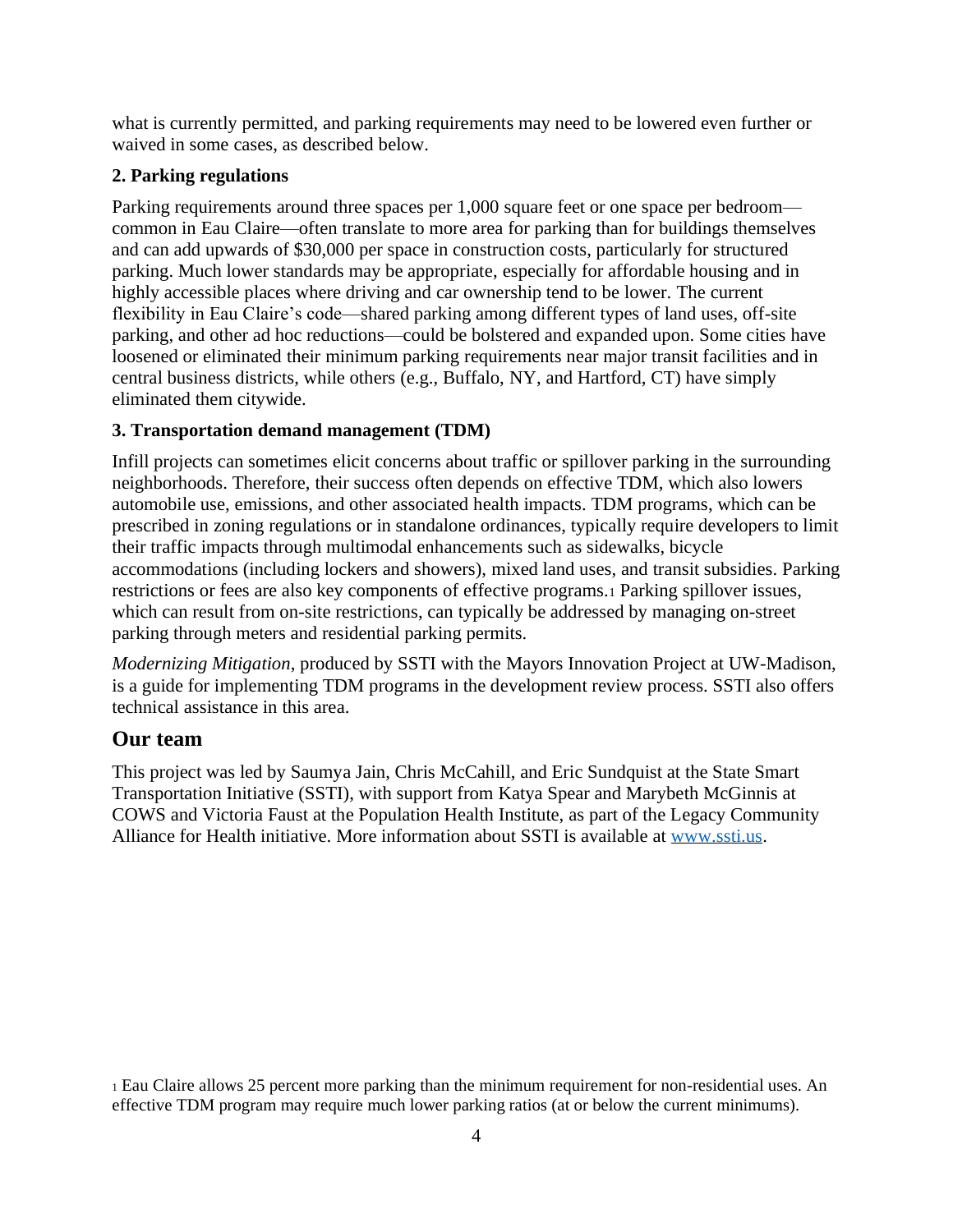# **Technical appendix**

## **Infill score calculation**

The infill score is reported as a value between 0 and 10, calculated as follows:

- Development potential (0 to 5 points; sum of parts below)
	- o Relative parcel value (up to 4 points)
	- o Undeveloped property (1 point)
- Accessibility (up to 5 points; average of parts below)
	- o Jobs accessible by transit (up to 5 points)
	- o Homes accessible by transit (up to 5 points)
	- o Access to destinations by walking (up to 5 points)

### **Data sources and methods**

*Development potential.* Development potential is based largely on the assessed value of each parcel, derived from GIS data provided by the City of Eau Claire.<sup>2</sup>

- *Relative parcel value.* The relative parcel value is the difference between its assessed value per acre and the average value per acre for the surrounding block group.
- *Undeveloped properties.* Any parcel with zero assessed building value was considered "undeveloped."

*Accessibility.* These were estimated by our team for a previous study with the City of Eau Claire using the Sugar Access analytical platform. They are measured based on typical conditions during the peak morning period (7 to 9 AM), including road networks with vehicle speeds from HERE Technologies. Transit routes and schedules are derived from publicly available data in General Transit Feed Specification (GTFS) format. Population and housing data come from the U.S. Census; jobs data come from the most recent LEHD Origin-Destination Employment Statistics (LODES) data; and points of interest (POIs) come from HERE Technologies.

- *Jobs accessible by transit.* This indicates the number of jobs accessible from each Census block, including walking access to and from each transit stop. Jobs are weighted depending on their travel time based on a travel time decay function derived from the 2017 National Household Travel Survey (NHTS). For instance, a job 30 minutes away by transit counts as 0.73 jobs, based on the percent of commuters who travel that far, and a job 45 minutes away counts as 0.58 jobs.
- *Homes accessible by transit.* This indicates the number of households accessible from each Census block group, including walking access to and from each transit stop. Households are weighted depending on their travel time based on a travel time decay function derived from the 2017 National Household Travel Survey (NHTS).
- *Walking access score (0-100)*. This score describes the variety and number of destinations—including schools, stores, restaurants, parks, and other services—accessible by walking from each Census block. Destinations receive different weights and walking

<sup>2</sup> Tax exempt parcels were excluded from our analysis mainly because their assessed value is zero (i.e., we cannot properly assess their development potential). However, a number of these parcels are cityowned surface parking lots and properties held by the Redevelopment Authority or religious entities that might be ideal for future development.